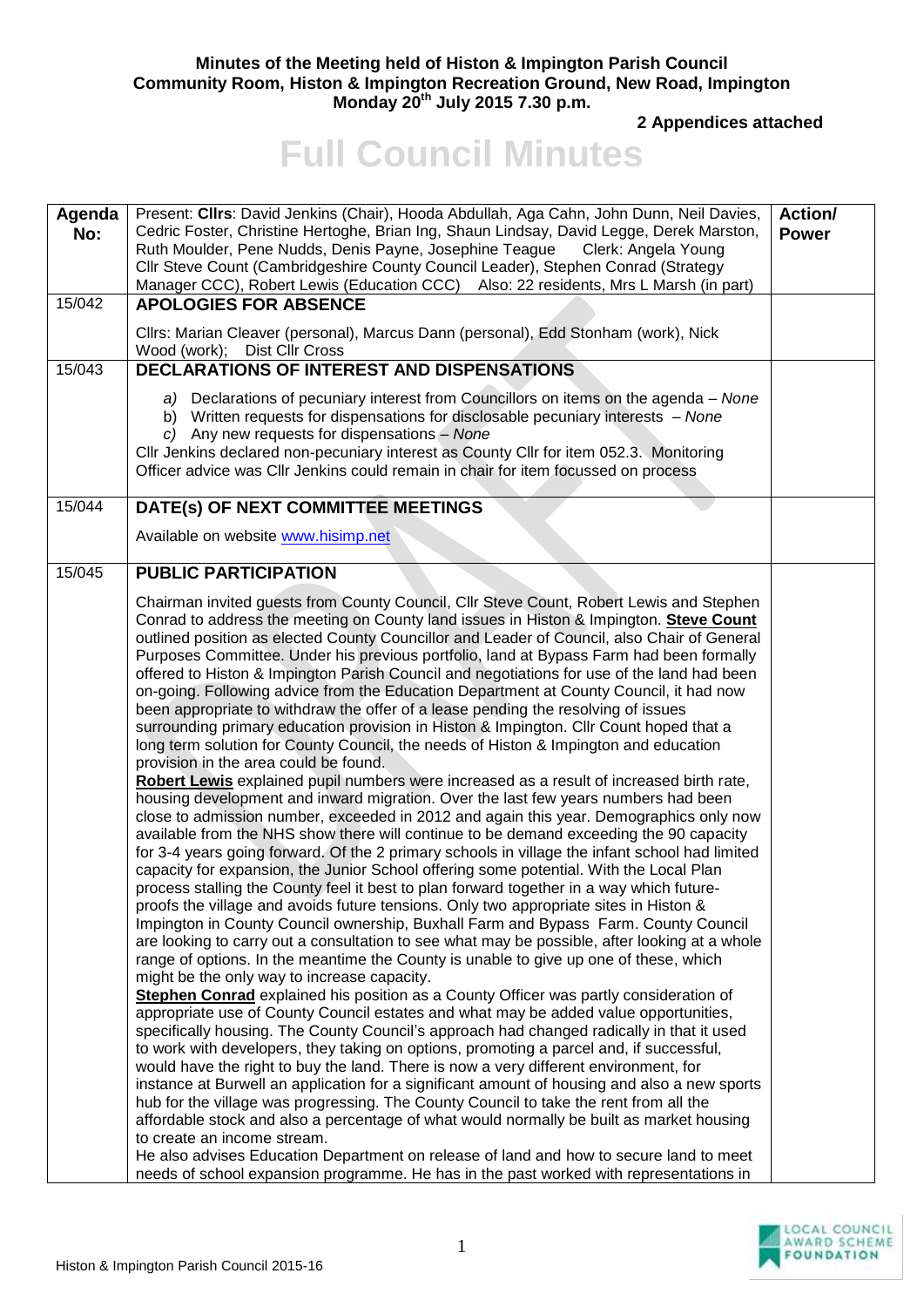relation to Buxhall Farm, in the last round of the Local Plan looking at the development of a proportion of the land fronting Cottenham Road. The County Council still anxious to look at opportunities from their estate where they can look at housing as an income stream, balanced with the needs of the community. He acknowledged the identified shortfall of open space in Histon & Impington and pointed out land at rear of Manor Park had been leased to the Parish Council, showing he felt a commitment to help address that shortfall **Steve Count** outlined the £36 million savings identified at County Council this year, with a further £199 million to make over the next 5 years. County could make more money from development but prefer this new approach to work with a community for the benefit of all, to look at the shortfall of open land or provision of a community centre for instance. The chair then invited members of the public to comment or ask questions Derek Pipe, Alstead Road, Histon Question – Why did County Council not see increased school admission numbers coming? Answer – Demographic forecast model generated by postcode data, the NHS had only just begun sharing data again after 3 years Belinda Benton, West Road, Histon Commented that the current year 1 numbers were at 78 pupils only but were being displaced because of 105 applications for new intake at Histon & Impington. Girton Primary School apparently at 23 only with many choosing to attend Histon & Impington or the new University School - could not 2 years have been combined and County put pressure on this to avoid unnecessary expenditure this year? Robert Lewis explained this was an Academy Trust decision Sue Lee, Impington Lane, Impington associated with HIVAG (Histon & Impington Village Action Group) Question – noting County Council sought to have Buxhall Farm in Local Plan, rejected by SCDC and now on hold, are the County Council seeking to develop housing on Buxhall and Bypass Farm? Does that need to happen to fund school and other things we need in this community? Answer – The way to fund a new school is usually housing. Buxhall Farm would be more central for schooling/community centre/housing. The County Council would prefer to develop such an area with the blessing of the community, working together. At the moment don't know if school could be built without housing, options still being explored but could be a way to get a new school earlier than otherwise likely Richard Martin, The Coppice, Impington (associated with The Scouts) commented that the community was currently low on open land, and concerned if even more taken away. The development plan being made by Parish Council for Bypass Farm included a park and uniformed group facility. Question – can we not move forward with this? Answer – The County Council are looking for ways to take forward what the Parish Council/community want and what the County Council need, for mutual agreement. Statement that had a building been built at this stage it would have been a different matter Sam Brook, Homefield Close, Impington Question – How long will solution to education provision take? In 3 years' time space at the Junior School will present the same issue Answer – Architects currently looking at options at the Junior School site. Reports awaited, then County Council will consult with community on options to bring forward, for a permanent solution. Use of County Council owned land would help process - no cost, easy to deliver. Once agreement reached, education provision could move forward in advance of housing, with costs recouped later on. The County Council had a school building programme in place currently of £436 million Katie Rogerson, New Road, Impington (associated with Scouts) outlined accommodation problem for Scouts and Guides, and resultant waiting list sizes. Question – What community facilities do County Council see could be in place? Answer – Were a working party to be formed, that would be the matter of detail for how the partnership moved forward Colin Myles, Dwyer Joyce Close, Histon (co-chair of PTA Infant School) had concerns over current community funding projects for improvements of grounds at school, £20,000 first phase of playground, £11,000 raised to date. Question – Should the PTA continue to plough investment into the infant school? Answer - If the County Council can start the consultation process early in the new academic year, it could be possible to work out the solution. In the meantime advice was to wait and feed into that process Chris Meadows, Cottenham Road, Histon Question – What is happening to proposals for plans for Bypass Farm? Answer – Due to issues raised on education provision County have no option but to halt any agreement to lease it to the Parish Council. Steve Count re-iterated the best approach would be to work together on a way forward

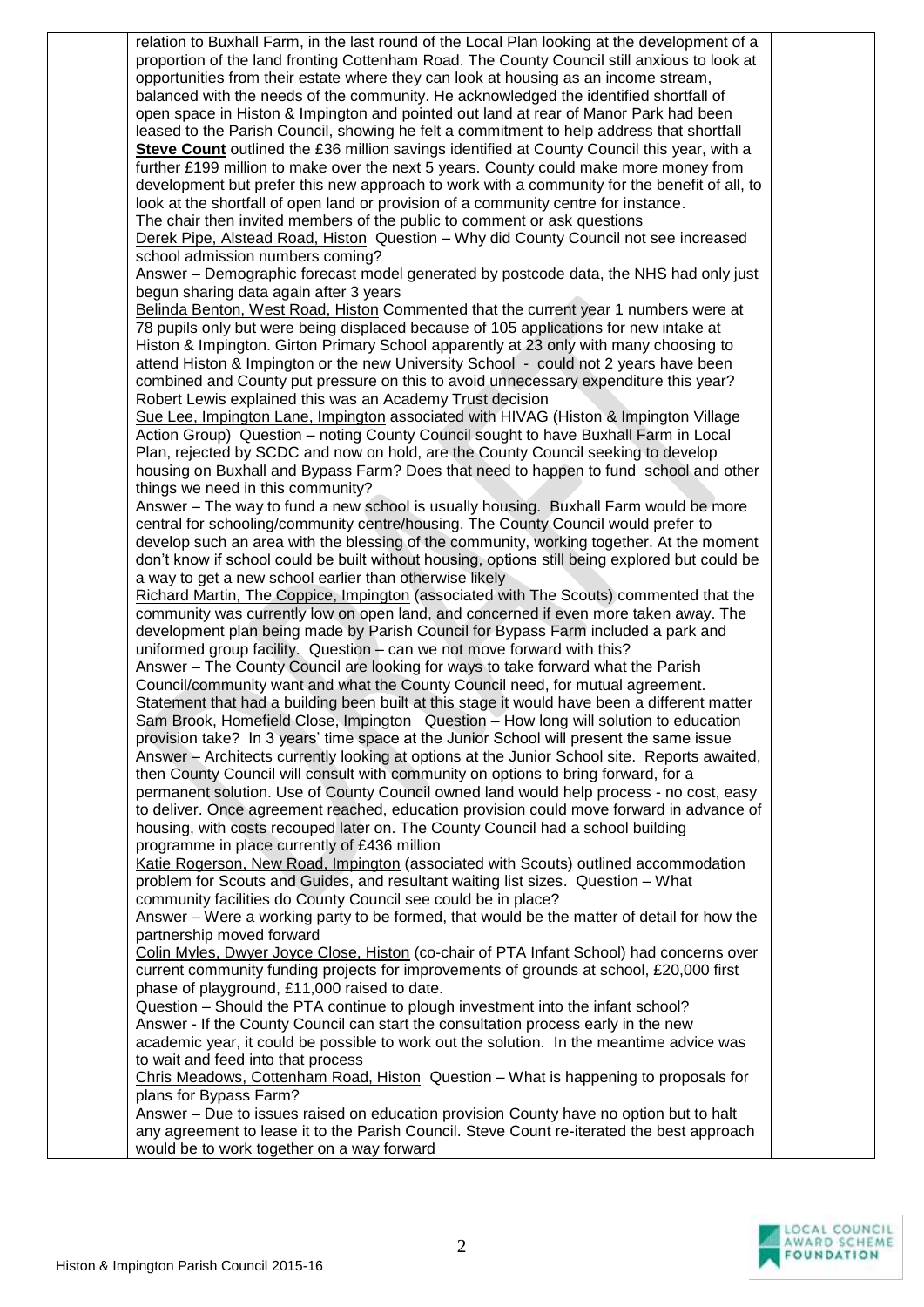Sharon Dalziel-Kennedy, Cottenham Road, Histon (associated with Scouts) commented on complete lack of provision of facilities for older children, especially north of the village. As such she had been pleased that plans were progressing to provide facilities on Bypass Farm. Disappointed now that no proper long term site set aside for this use, needed now before any more housing development. County Council representatives confirmed they had an obligation to provide education, but not any of the other facilities aspired to. Again, any working party formed would need to identify the most suitable place for each element Kate Brierton, Clay Street, Histon Question – If the County Council has an obligation to provide education, why is school being so closely linked with new housing? Answer – Housing development is seen as a major way to fund schools. County Council needs to seed fund value for money for all its assets, for all areas. The need for a Master Plan drawn up together highlighted

## **Councillors then invited to comment**

Cllr Marston asked if purchase of land for school provision would be an option. Advised County Council would look at option, but land value by owner likely to be a problem Cllr Foster asked if health centre could be included in any Master Plan. County Council urged the formation of working party to address this and work together for the best outcome. Burwell again cited as example of lessons learned and successful approach Cllr Teague had concerns on building on open land, being seen as "the lungs" of our community. County Council pointed out the land was not recreational, but agricultural at present, and in Green Belt, and reminded the Parish Council that proposals put forward for Bypass Farm included buildings

Cllr Ing felt school numbers currently being seen were a "blip" unless more housing introduced to create more child numbers, feeling the basis of long term numbers flawed. Cllr Davies asked if the £6 million cost of a one form entry primary school would have to be funded solely from housing income. County Council confirmed this likely assisted method. Cllr Nudds asked for timeframes to allow for discussion/engagement. Also timeframe for looking at feasibility for development of existing school sites. Feasibility being looked at now, would form part of options. Wider consultation hopes for early in new academic year. Cty Cllr Mason questioned the policy on supply and demand for school places and from children from other places. County Council advised they have to meet demand, irrespective of where it is from. The 1996 Education Act gave parents a right to express a preference but schools do not have to expand to take that demand and schools cannot hold back places on expectation that more children will come forward

Chair then closed Public Participation and with agreement of the Chair brought forward item 52.3 **MOTION "That Histon & Impington Parish Council works together with Cambridgeshire County Council to develop a master plan for the provision of public open space and infants school capacity and other facilities within and for the community. It is likely that these will be provided at the current County Farms sites of Buxhall and Bypass Farms'** Proposed Cllr Jenkins

Cllr Davies spoke of his 22 years' experience of Parish Councillor, School Governor and now District Councillor and his understanding of the need to represent the view of the community. He expressed serious concerns over the delays in progressing leasing of Bypass Farm and the Motion put forward at the meeting. He outlined the benefits to young people and the wider community of the ideas and plans in place for Bypass Farm, providing he felt enormous benefits for decades to come. After outlining the meetings and correspondence leading to the offer of a lease on the land, he stated the County Council's change of position 3 times:

- On site being suitable for community centre
- Length of potential lease of land from 75 down to 25 years
- Reversal of decision to offer lease on land of 30 years

and the matter of integrity over honouring agreements in most walks of life, and resulting loss of trust felt. He remained concerned over delays associated with a Working Party approach and called upon the County Council to show good faith in honouring its agreement to lease the land, echoing concerns within the community about any potential for location for a school site.

Cllr Ing expressed disappointment at County Council approach, which effectively puts back the solutions for young people's facilities. The County Council seen to be considering only education when the need is to consider the entire health our community. Additionally he felt the possible provision of a primary school on the B1049 to be wrong, and the whole idea to be a smokescreen to attempt to get the community to agree to housing development Cllr Payne reminded the Parish Council that they had objected to any development on Buxhall Farm due to variety of reasons, including flooding/drainage and wildlife concerns

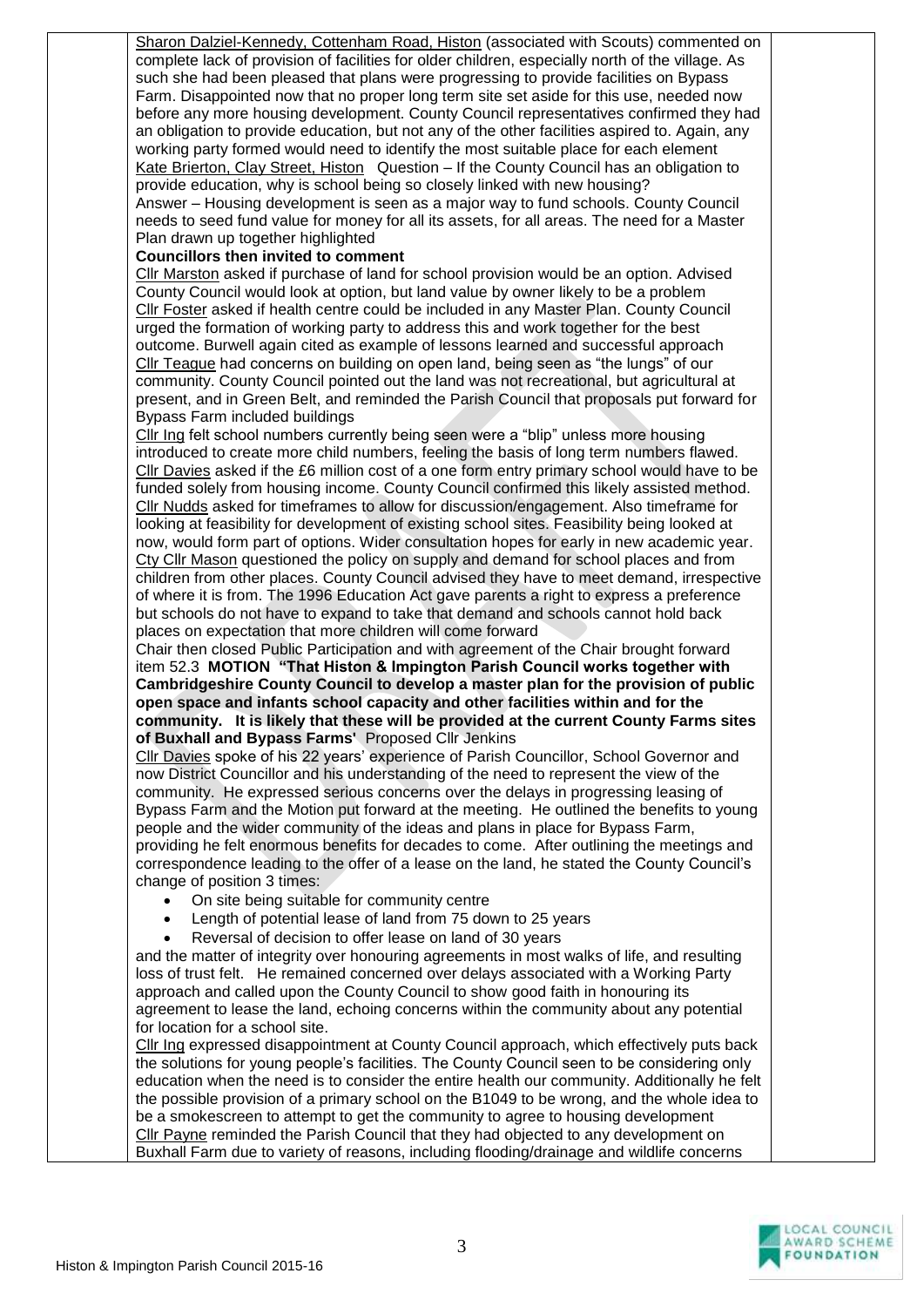|        | and there would appear little reason to withdraw the decision                                                                                                                                  |                                     |
|--------|------------------------------------------------------------------------------------------------------------------------------------------------------------------------------------------------|-------------------------------------|
|        | Cllr Marston questioned the validity of the second part of the motion, which he felt merely<br>served to limit any vision. Additionally it was felt 'infants' should be replaced by "primary". |                                     |
|        | Cllr Marston felt the first task would be to have a serious and rigorous analysis of data                                                                                                      |                                     |
|        | Cllr Payne highlighted a difference between "houses" and "homes" were the Parish Council                                                                                                       |                                     |
|        | to move forward with a working party set up. Houses need enough facilities to make them                                                                                                        |                                     |
|        | homes, without taking away facilities of current homes                                                                                                                                         |                                     |
|        | CIIr Abdullah confronted statement about different scenario if building already built on                                                                                                       |                                     |
|        | Bypass Farm 2 years ago. There had been a prolonged period of consultation and                                                                                                                 |                                     |
|        | negotiations and requested that County let the Parish Council go ahead now with<br>proposals presented. Additionally felt a primary school at the north end of the village was                 |                                     |
|        | the wrong site, the only feasible option being looking at the 2 current school sites and                                                                                                       |                                     |
|        | perhaps including relocation for the Early Years Centre                                                                                                                                        |                                     |
|        | Cllr Davies felt concern that motion would implicitly say the Parish Council would entertain                                                                                                   |                                     |
|        | the school at Bypass Farm. He was angry that the community appeared to be asked to                                                                                                             |                                     |
|        | give, with no olive branch on offer for the reneging of the agreement on a lease for Bypass                                                                                                    |                                     |
|        | Farm, resulting in an atmosphere of mistrust not boding well for any future partnership                                                                                                        |                                     |
|        | CIIr Nudds felt the motion to be premature, feasibility of existing sites should be explored<br>first. Proposed Cllr Ing, sec Cllr Cahn 11 in favour, 2 against and 1 abstention that the      |                                     |
|        | motion be not put and to ask Cllr Jenkins to withdraw motion. Withdrawn, motion not put.                                                                                                       |                                     |
|        | County Council guests and 17 residents left meeting                                                                                                                                            |                                     |
|        | With agreement of Council, Chair brought forward item 50.5 To Consider Grant                                                                                                                   |                                     |
|        | Application and suspended Standing Orders to allow representatives of 1 <sup>st</sup> Histon Scouts                                                                                            |                                     |
|        | to address to meeting. Katie Rogerson advised the Council that fundraising for essential                                                                                                       |                                     |
|        | roof repairs was underway, with a SCDC Community Chest successful application for                                                                                                              |                                     |
|        | £1,500 received. Clerk outlined budget remaining for year. Proposed Cllr Abdullah,                                                                                                             |                                     |
|        | seconded Cllr Lindsay, all in favour, and AGREED that Histon & Impington Parish Council<br>in accordance with its powers under sections 137 and 139 of the Local Government Act                | <b>LGA 1972</b>                     |
|        | 1972, should incur the following expenditure which, in the opinion of the Council, is in the                                                                                                   | S137                                |
|        | interests of the area or its inhabitants and will benefit them in a manner commensurate with                                                                                                   |                                     |
|        | the expenditure:- "to donate £500 to Cambs County Council". This sum agreed due to                                                                                                             |                                     |
|        | numbers of residents affected and enormous amount of help and support given by Scouts                                                                                                          |                                     |
|        | to discussion on provision of open space and community facilities at Bypass Farm. Chair                                                                                                        |                                     |
|        | returned to agenda order. £300 remains in budget for British Legion wreath and further                                                                                                         |                                     |
| 15/046 | consideration December/January Full Council. 1 resident remained<br>TO APPROVE minutes of the Meeting held 15 <sup>th</sup> June 2015                                                          |                                     |
|        |                                                                                                                                                                                                |                                     |
|        | Proposed Cllr Ing, seconded Cllr Cahn All in favour to accept as a true record of meeting                                                                                                      |                                     |
| 15/047 | <b>MATTERS ARISING FROM PREVIOUS MEETING</b>                                                                                                                                                   |                                     |
|        |                                                                                                                                                                                                |                                     |
| 047.1  | Actions List copied to all and accepted. Further discussion on:                                                                                                                                |                                     |
| 047.2  | Item 14/120.3 Barclays Bank meeting yet to be arranged once named contact established                                                                                                          |                                     |
|        | Item 15/025.2 Ditch at South Road, ownership Input received from Bellway Homes and<br>D'Arbonville. Meeting to be arranged with representatives to agree action plan for future.               | <b>Planning</b><br><b>Committee</b> |
|        | Also request to meet Planning Committee members to present revised planning application                                                                                                        |                                     |
|        | Item 15/035.2 Police Panel 18 June 2015, Cllr Abdullah to report via email                                                                                                                     |                                     |
| 047.3  | Item 15/035.3 Website Cllr Abdullah requested linking of website to Hisimp Chat posts                                                                                                          | <b>HSA</b>                          |
| 047.4  |                                                                                                                                                                                                |                                     |
| 15/048 | <b>TO RECEIVE REPORTS</b>                                                                                                                                                                      |                                     |
| 048.1  | Monthly reports from County and District Councillors                                                                                                                                           |                                     |
|        | County Clirs and District Clirs Reports: County Council written report provided by Clir                                                                                                        |                                     |
|        | Jenkins covering: Committee meetings attended; Consultations; Local Matters<br>Cty Cllr Mason presented his position on the discussion with County Council re Bypass                           |                                     |
|        | Farm and Buxhall Farm in that as County Cllr he represented at the Local Plan inquiry with                                                                                                     |                                     |
|        | HIVAG, based upon the group's position with regard to the Local Plan and to any                                                                                                                |                                     |
|        | development on Green Belt. He confirmed he has made the position clear to Steve Count                                                                                                          |                                     |
|        | and Stephen Conrad that he holds the objection to building on the Green Belt in and                                                                                                            |                                     |
|        | around the villages, and advised another site may well come up once the Local Plan                                                                                                             |                                     |
|        | resumes whereby objections will be put by HIVAG. He had however written to all at County                                                                                                       |                                     |
|        | Council to justify provision of Public Open Space at the Bypass Farm site, based on                                                                                                            |                                     |
|        | previous knowledge as a former Scout Leader and had made it clear the County Council<br>should honour that agreement. He remains opposed to development to fund facilities                     |                                     |
|        |                                                                                                                                                                                                |                                     |

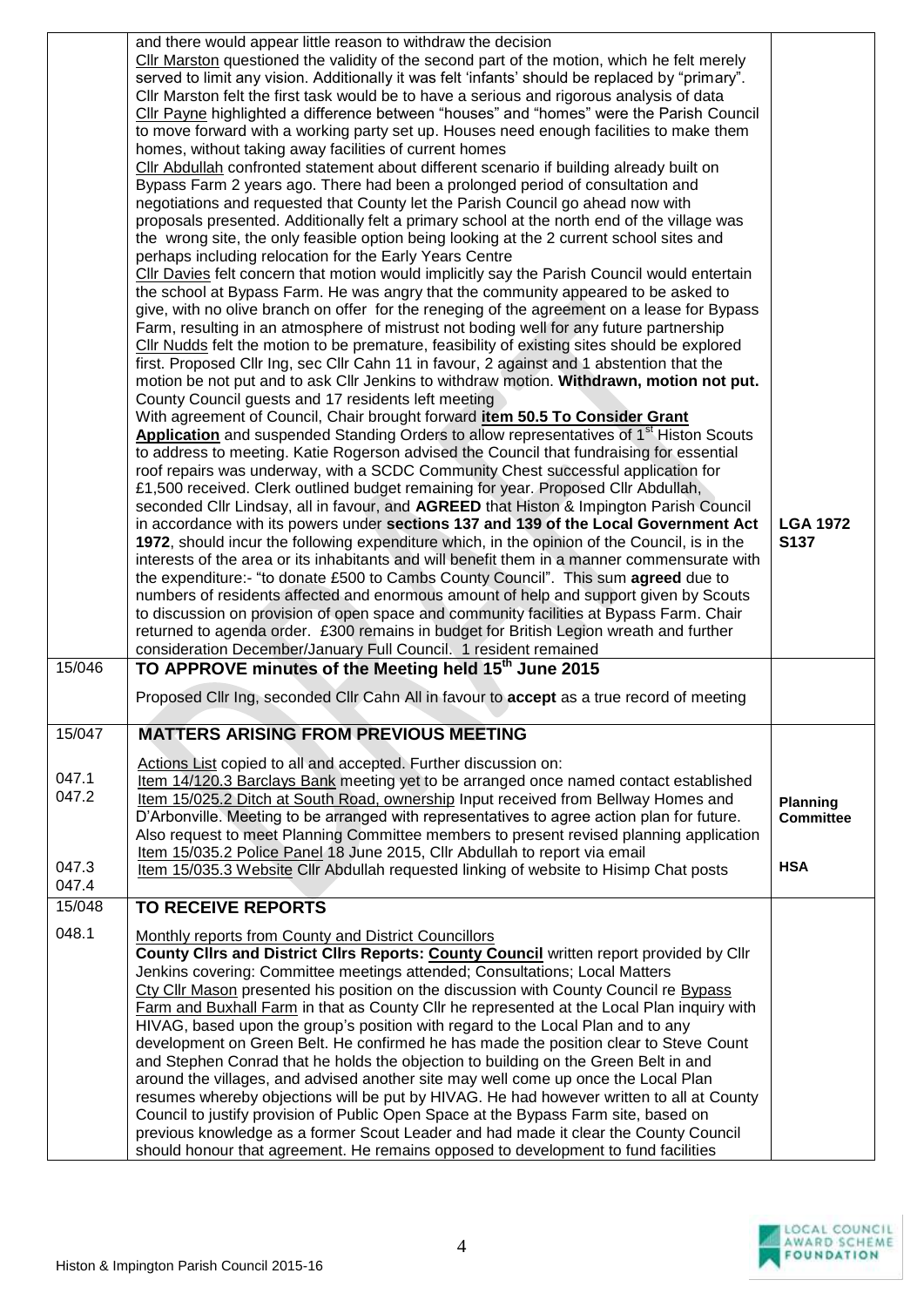|        | Flooding Cty Cllr Mason attended meeting at Oakington Parish Council, a catchment wide                                                                                            |                  |
|--------|-----------------------------------------------------------------------------------------------------------------------------------------------------------------------------------|------------------|
|        | group was being pursued by him as a divisional Councillor                                                                                                                         |                  |
|        | Bypass Farm Cllr Ing reminded all that the Local Plan currently had Bypass Farm down as<br>Recreational Space, which must be retained in the final document                       |                  |
|        | Obligations Cllr Payne advised that County Council not only have education obligations but                                                                                        |                  |
|        | also a public health obligation and urged the County Councillors to remind them                                                                                                   |                  |
|        | Improvements To Brook Cllr Nudds asked support from Cty Cllrs and Dist Cllrs to help                                                                                              |                  |
|        | bring the proposals forward                                                                                                                                                       |                  |
|        | IVC Bus from Milton had been saved. Cty Cllr Jenkins agreed to share panel report when                                                                                            | <b>JDJ</b>       |
|        | received                                                                                                                                                                          |                  |
|        | District Council written report provided by Cllrs Stonham and Davies covering: Local Plan;<br>Scrutiny Task & Finish Orchard Park; Shared Services; Northstowe                    |                  |
|        | Elizabeth Woodcock House concerns over maintenance. Dist Cllr Davies agreed to                                                                                                    | <b>Dist Cllr</b> |
|        | investigate further                                                                                                                                                               | <b>Davies</b>    |
|        | Clerk's Report (Pg 1 & 2) (Appx 1) provided to all and accepted. Further discussion on:                                                                                           |                  |
| 048.2  | Copy date for Newsletter 4 September                                                                                                                                              |                  |
|        | County Council Reading Challenge presentations due 17 September. Clerk to contact Cllr                                                                                            | <b>MC</b>        |
|        | Cleaver to discuss representing the Council                                                                                                                                       |                  |
|        | Lucy Frazer MP meeting 4 August 4pm had been advertised on the website. Cllr Davies                                                                                               |                  |
|        | expressed disappointment Lucy had not attended Histon Feast as agreed<br>Chairman's Report (Appx 2) provided to all and accepted. Further discussion on:                          |                  |
| 048.3  | Station Site Project general consumption paper to be provided to all on update                                                                                                    |                  |
|        | Hyder Surface Water Project Cllr Payne confirmed no power for Parish Council to assist in                                                                                         |                  |
|        | funding of drainage works                                                                                                                                                         |                  |
|        | Meeting with Karen Lunn Data gathered would be reported to Highways Committee. Some                                                                                               | <b>Highways</b>  |
|        | concern that members not on Highways Committee had no easy access to information on                                                                                               | <b>Committee</b> |
|        | various highways projects, put forward                                                                                                                                            |                  |
| 048.4  | Any Working Party Group/Task and Finish Group reports Bypass Farm (short term) Task &                                                                                             |                  |
|        | Finish - meeting held 6 July                                                                                                                                                      |                  |
| 15/049 | TO ACCEPT COMMITTEE REPORTS note actions and agree                                                                                                                                |                  |
|        |                                                                                                                                                                                   |                  |
| 049.1  | Planning Committee - draft minutes provided 23 June, 14 July. Next meetings due 28 July,                                                                                          |                  |
| 049.2  | 18 August, 8 September. Cllr Ing highlighted planned closures to B1050 in August                                                                                                  |                  |
| 049.3  | Highways Committee - draft minutes provided 18 June. Next meeting due 6 August<br>Employment Committee - draft minutes provided 23 June. Next meeting due 4 September             |                  |
|        | Under the Public Bodies (Admission to Meetings) Act 1960, the public and                                                                                                          |                  |
|        | representatives of the press and broadcast media were excluded from the meeting during                                                                                            |                  |
|        | the consideration of the review of scale for the Assistant Groundsman because of the                                                                                              |                  |
|        | confidential nature of the business to be transacted. A review had taken place, with a                                                                                            |                  |
|        | recommendation from Employment Committee to increase to Scale 11 from 1 October                                                                                                   |                  |
|        | 2015. This increase to reflect the postholder's positive attitude to tasks undertaken and                                                                                         |                  |
| 049.4  | value to the Council. Proposed Cllr Ing, sec Cllr Cahn, all in favour and AGREED                                                                                                  |                  |
|        | Youth Committee draft minutes provided 16 July. Next meeting to be confirmed. Working<br>Party meeting due 21 July. Confirmed no initial funding from Parish Council required for |                  |
|        | Youth Café. Noted Youth Worker had married during July with resultant change of name to                                                                                           |                  |
|        | Mrs Cowley                                                                                                                                                                        |                  |
| 049.5  | King's Meadow Committee - draft minutes provided 1 July.                                                                                                                          |                  |
|        | Recommendation that King's Meadow Committee be dissolved and a Working Party be                                                                                                   |                  |
|        | set up with Terms of Reference, to include at least 2 Councillors/Clerk as members.                                                                                               |                  |
| 049.6  | Proposed Cllr Jenkins, sec Cllr Teague, all in favour and AGREED                                                                                                                  |                  |
| 049.7  | Recreation Committee - draft minutes provided 6 July. Next meeting due 7 September                                                                                                |                  |
|        | Environment Committee - draft minutes provided 7 July. Next meeting due 1 September                                                                                               |                  |
| 15/050 |                                                                                                                                                                                   |                  |
|        | TO RECEIVE FINANCE & ADMINISTRATION REPORT (Appx 1 Pgs 3-4)                                                                                                                       |                  |
|        |                                                                                                                                                                                   |                  |
| 050.1  | Finance Legal & Administration Committee -draft minutes provided 13 July. Noted Clerk                                                                                             |                  |
|        | and RFO had been instructed to identify most suitable source of funding for spend and                                                                                             |                  |
| 050.2  | capital spend agreed or due and report to Finance Committee by email<br>Delegated payment of accounts noted                                                                       |                  |
| 050.3  | Approve payment of outstanding accounts CIIr Hertoghe declared pecuniary interest and                                                                                             |                  |
|        | took no part. All agreed not to pay invoice from the Environment Agency for drainage                                                                                              |                  |
|        | charge for Bypass Farm. Environment Agency and Stephen Conrad at County Council to<br>be advised. All AGREED to take 3 year long term agreement with Came & Co for                |                  |